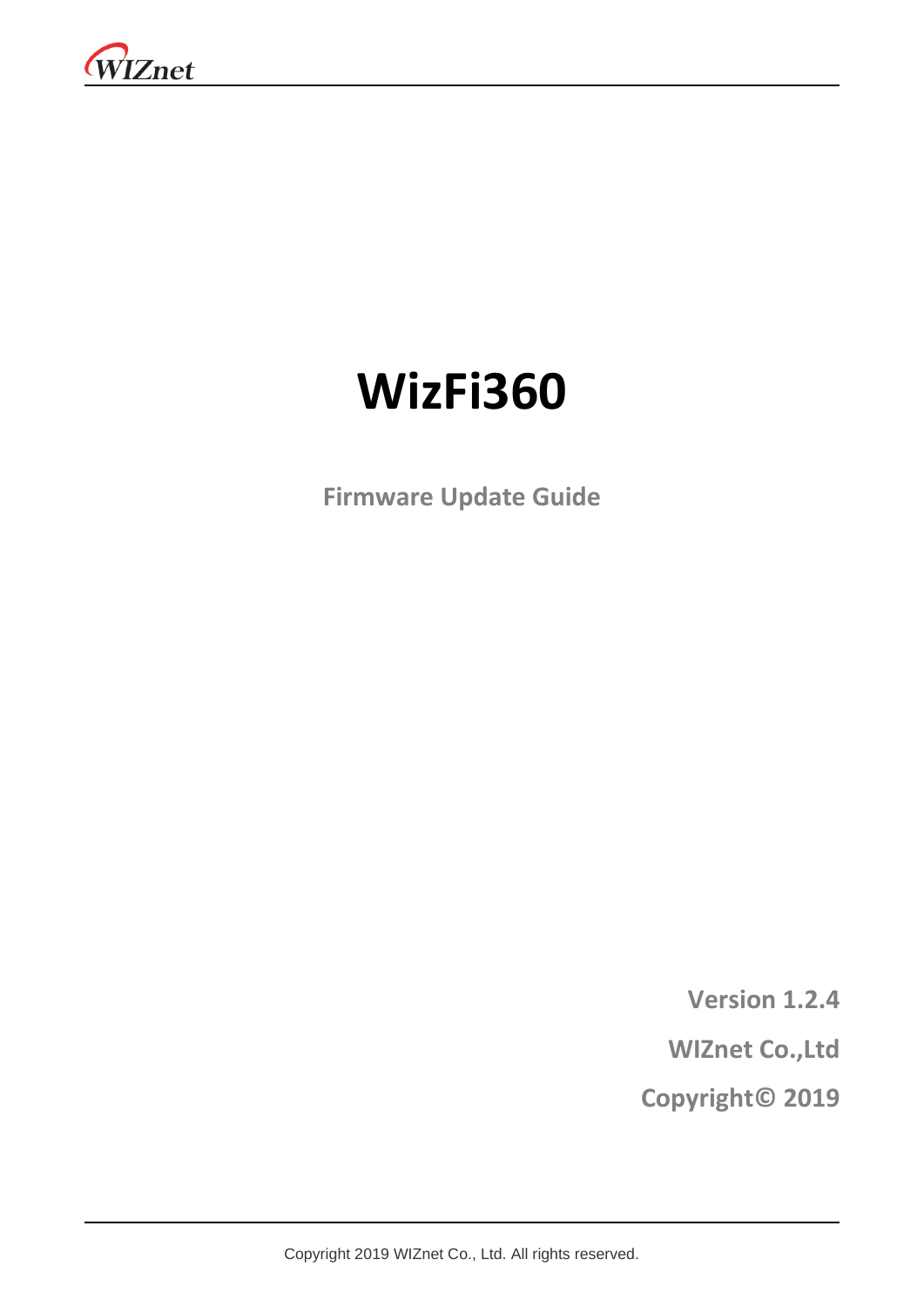

# **History**

| Ver   | Date       | Description                                              |
|-------|------------|----------------------------------------------------------|
| 1.0.0 | 2019.07.29 | Initial version                                          |
| 1.1.0 | 2019.08.01 | Added explanation about firmware updates using the cloud |
| 1.2.0 | 2019.08.09 | Modified explanation about Upgrade tool                  |
| 1.2.1 | 2019.08.30 | Modified explanation about UART                          |
| 1.2.2 | 2019.09.02 | Added explanation about UART1                            |
| 1.2.3 | 2019.09.20 | Modified typing error and github link                    |
| 1.2.4 | 2019.10.16 | Modified to WizFi360-EVB-Shield from WizFi360-EVB        |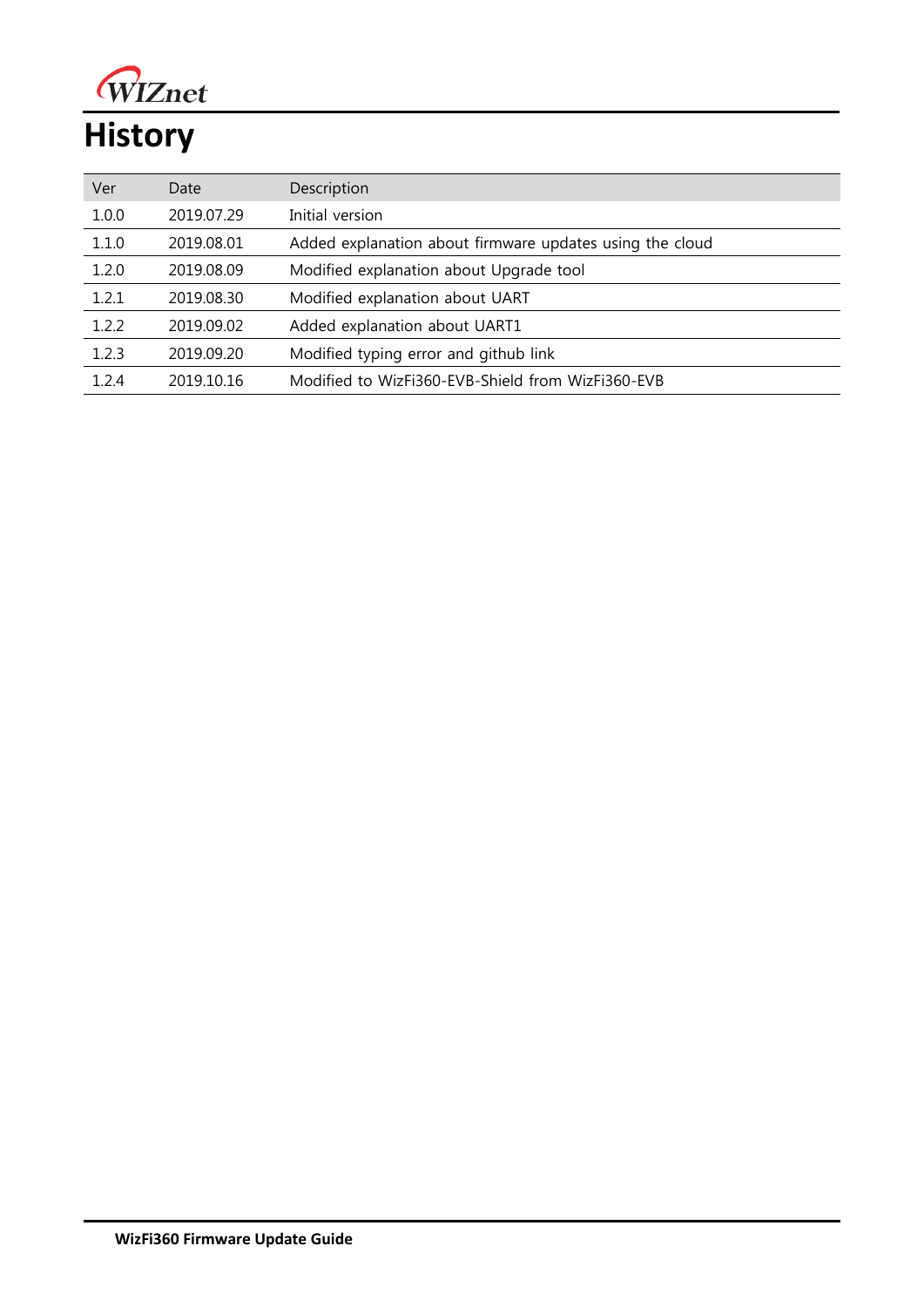

# **Contents**

| 1.    |  |
|-------|--|
| 1.1   |  |
| 1.1.1 |  |
| 1.1.2 |  |
| 1.2   |  |
| 1.2.1 |  |
| 1.2.2 |  |
| 1.3   |  |
| 1.3.1 |  |
| 1.3.2 |  |
| 1.3.3 |  |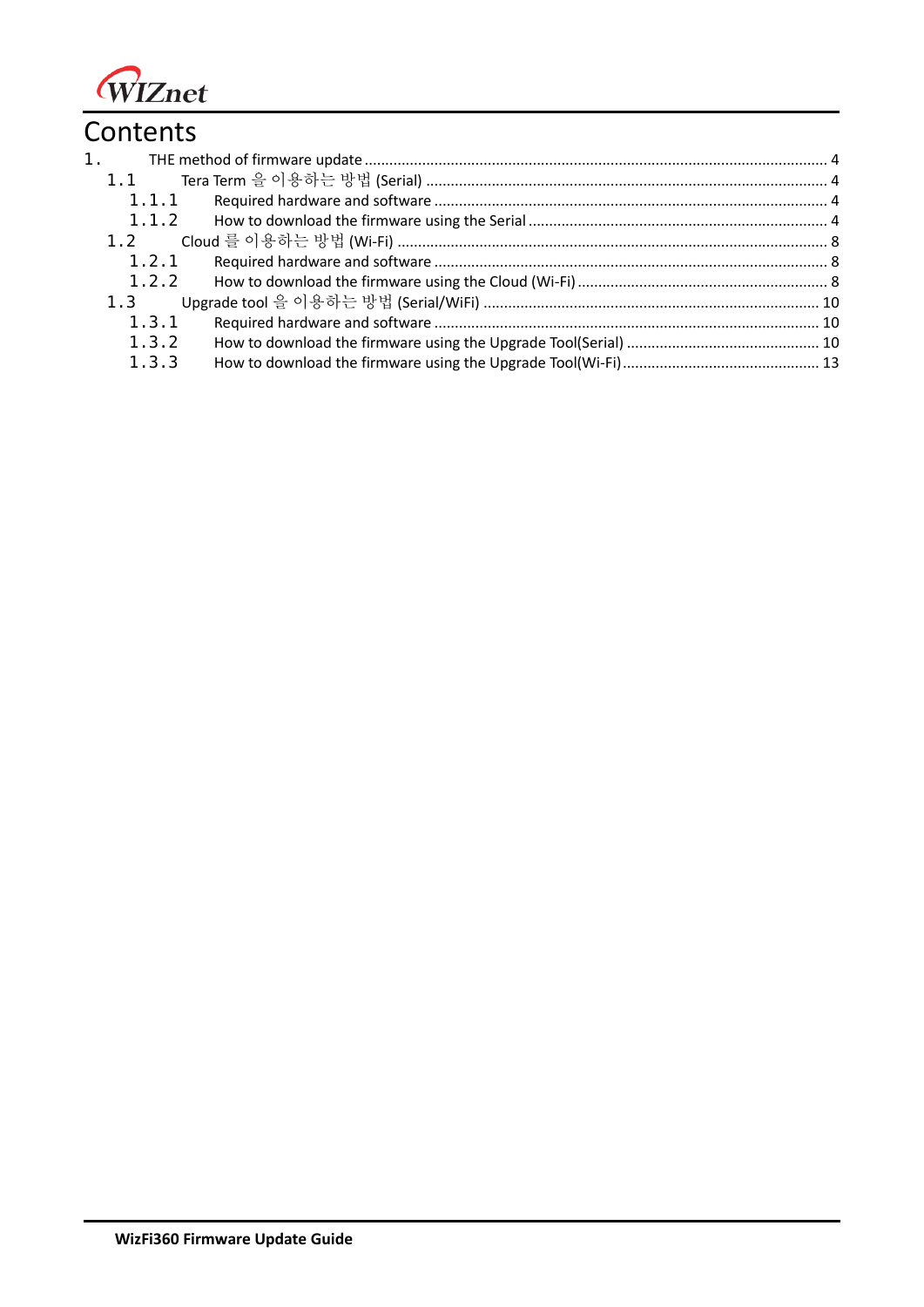

#### <span id="page-3-0"></span>**1. THE method of firmware update**

**Wizfi360 firmware update는 Serial을 이용하는 방법과 AT command를 이용하여 Wi-Fi로 update하는 방법이 있다.**

## <span id="page-3-1"></span>**1.1** Tera Term **을 이용하는 방법** (Serial)

- <span id="page-3-2"></span>**1.1.1** Required hardware and software
	- **WizFi360-EVB-Shield**
	- **Tera Term**
	- **USB cable or TTL to USB module**
	- **WizFi360 Firmware: WizFi360\_SDK.img**
		- o **<https://github.com/wizfi/Release/tree/master/Binary>**

#### <span id="page-3-3"></span>**1.1.2** How to download the firmware using the Serial

1. Serial을 통해 Tera Term과 통신하여 Firmware를 update한다. Serial 통신을 위해 UART0 또는 UART1을 사용한다. UART1의 경우 USB cable을 통해 연결하며, UART0의 경우 TTL to USB module을 이용해 연결한다.

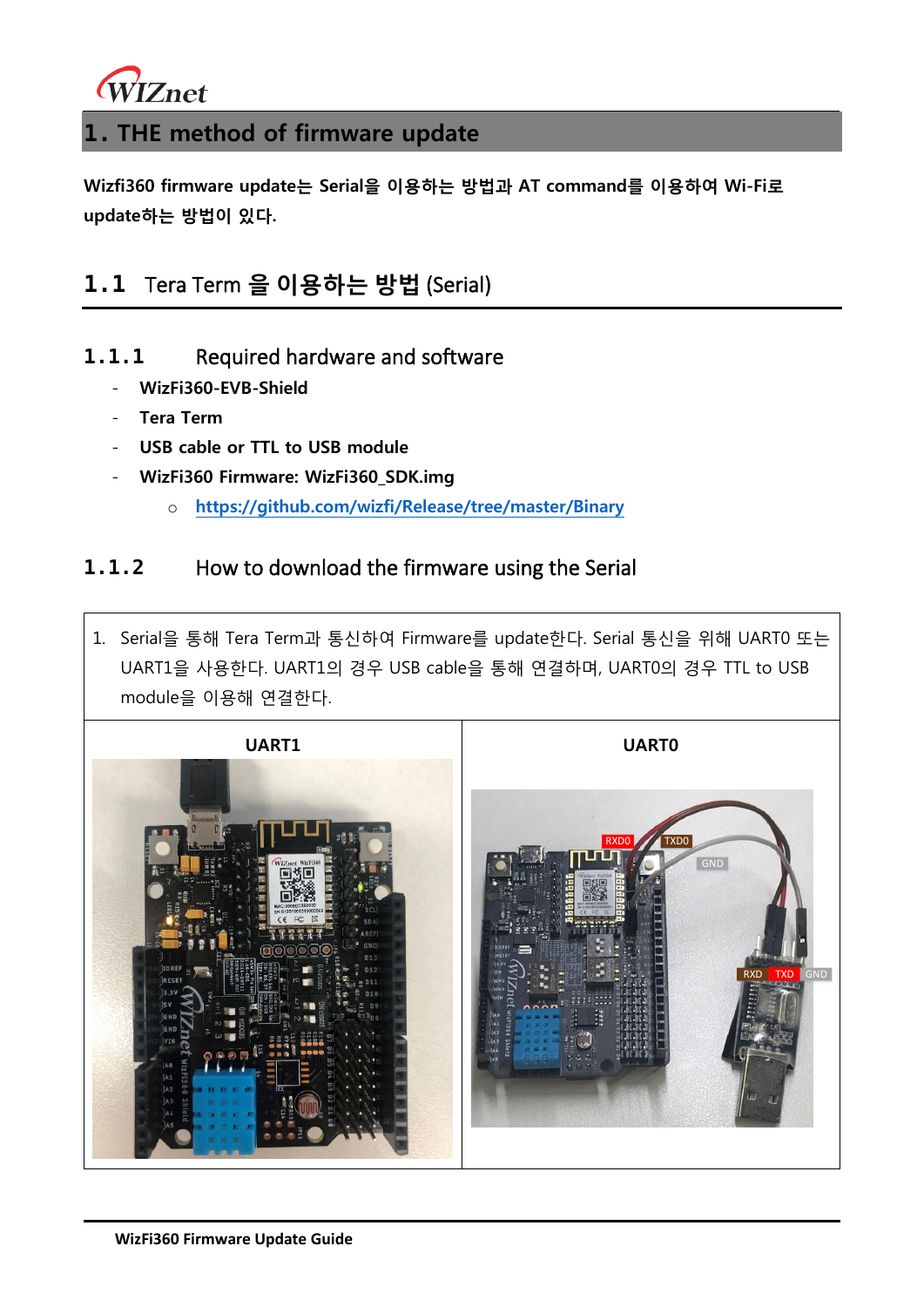

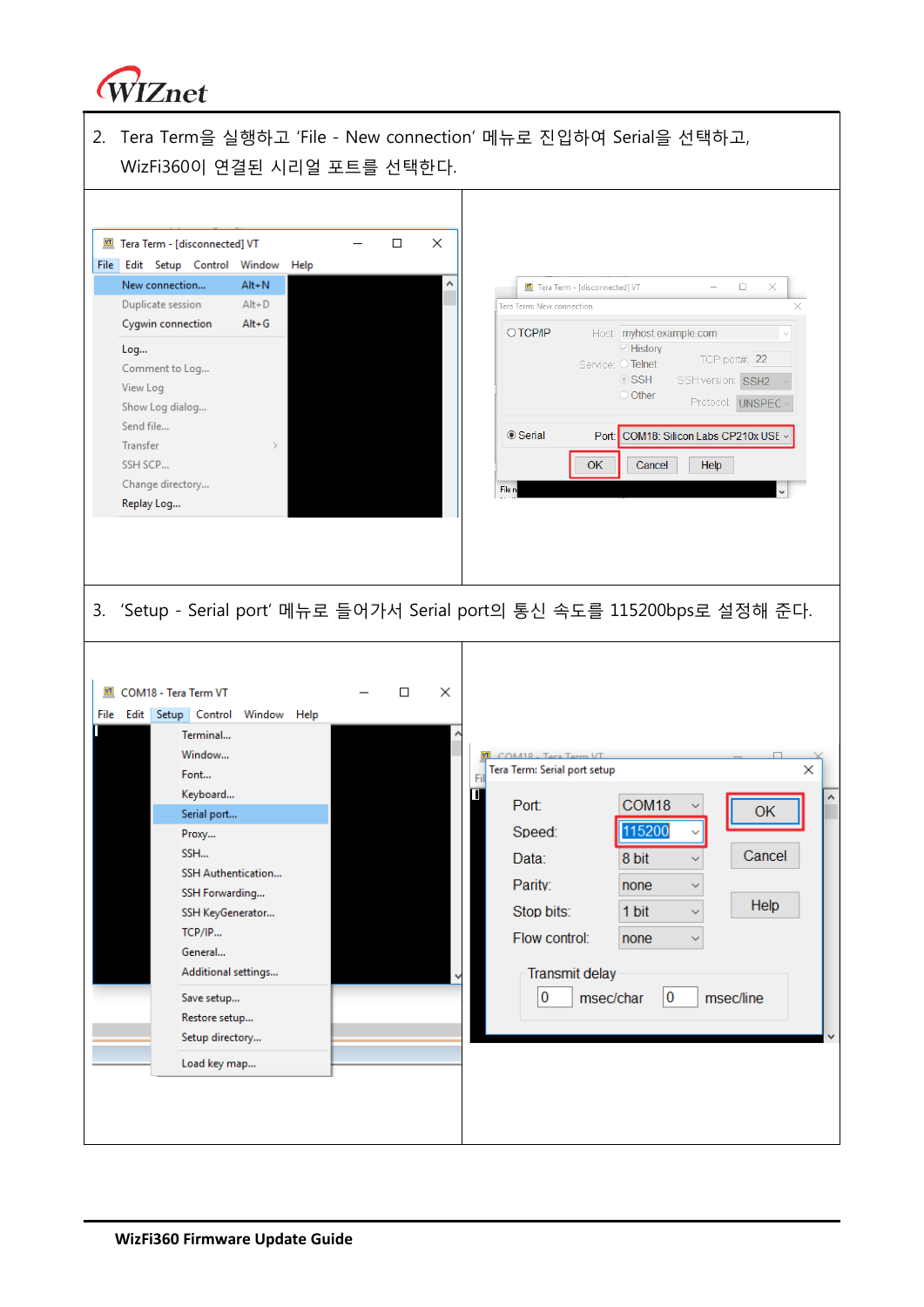

| 4. 키보드의 ESC key를 누른 상태에서 WizFi360의 reset 버튼을 눌러 Boot 모드로 진입한다.<br>Boot 모드로 진입 되면 아래와 같은 화면이 출력된다. |                        |                                                             |                               |  |                          |                                  |                |                                    |                                            |
|---------------------------------------------------------------------------------------------------|------------------------|-------------------------------------------------------------|-------------------------------|--|--------------------------|----------------------------------|----------------|------------------------------------|--------------------------------------------|
|                                                                                                   | <u>ит</u>              | COM18 - Tera Term VT<br>File Edit Setup Control Window Help |                               |  |                          |                                  | П.<br>$\times$ |                                    |                                            |
|                                                                                                   |                        | ecboot(1HB) running V3.7                                    |                               |  |                          |                                  |                |                                    |                                            |
| 5. 'File - Transfer - XMODEM - Send' 메뉴로 진입해서 업데이트 할 binary 파일을 선택 후<br>확인을 눌러 업데이트를 진행한다.        |                        |                                                             |                               |  |                          |                                  |                |                                    |                                            |
| COM18 - Tera Term VT                                                                              |                        |                                                             | $\Box$<br>$\times$            |  |                          |                                  |                |                                    |                                            |
| File Edit Setup Control                                                                           | Window Help            |                                                             |                               |  |                          | <b>VI</b> Tera Term: XMODEM Send |                |                                    | $\times$                                   |
| New connection<br>Duplicate session                                                               | $Alt + N$<br>$Alt + D$ |                                                             |                               |  | Look in:                 | WizFi360                         |                |                                    | $\odot$ $\odot$ $\odot$ $\square$ $\vdash$ |
| Cygwin connection                                                                                 | $Alt+G$                |                                                             |                               |  |                          | $\wedge$                         |                |                                    |                                            |
| Log<br>Comment to Log<br>View Log<br>Show Log dialog<br>Send file                                 |                        |                                                             |                               |  | Name<br>WizFi360_SDK.img |                                  |                | Date modified<br>8/30/2019 1:48 PM | Type<br>Disc Image File                    |
| <b>Transfer</b>                                                                                   | ×.                     | Kermit                                                      | $\rightarrow$                 |  |                          |                                  |                |                                    |                                            |
| SSH SCP                                                                                           |                        | XMODEM                                                      | Receive<br>$\rightarrow$      |  | ⋖                        |                                  |                |                                    | >                                          |
| Change directory                                                                                  |                        | YMODEM<br>ZMODEM                                            | Send<br>$\,$<br>$\rightarrow$ |  | File name:               | WizFi360_SDK.img                 |                |                                    | Open                                       |
| Replay Log                                                                                        |                        | <b>B-Plus</b>                                               | $\rightarrow$                 |  | Files of type:           | $All(^{+}, ^{+})$                |                | $\checkmark$                       | Cancel                                     |
| <b>TTY Record</b><br><b>TTY Replay</b>                                                            |                        | Quick-VAN                                                   | $\,$                          |  |                          |                                  |                |                                    | Help                                       |
| Print                                                                                             | $Alt + P$              |                                                             |                               |  |                          |                                  |                |                                    |                                            |
| Disconnect                                                                                        | $Alt+1$                |                                                             |                               |  | Option                   |                                  |                |                                    |                                            |
| Exit                                                                                              | $Alt + Q$              |                                                             |                               |  | $\Box$ 1K                |                                  |                |                                    |                                            |
| Exit All                                                                                          |                        |                                                             |                               |  |                          |                                  |                |                                    |                                            |
|                                                                                                   |                        |                                                             |                               |  |                          |                                  |                |                                    |                                            |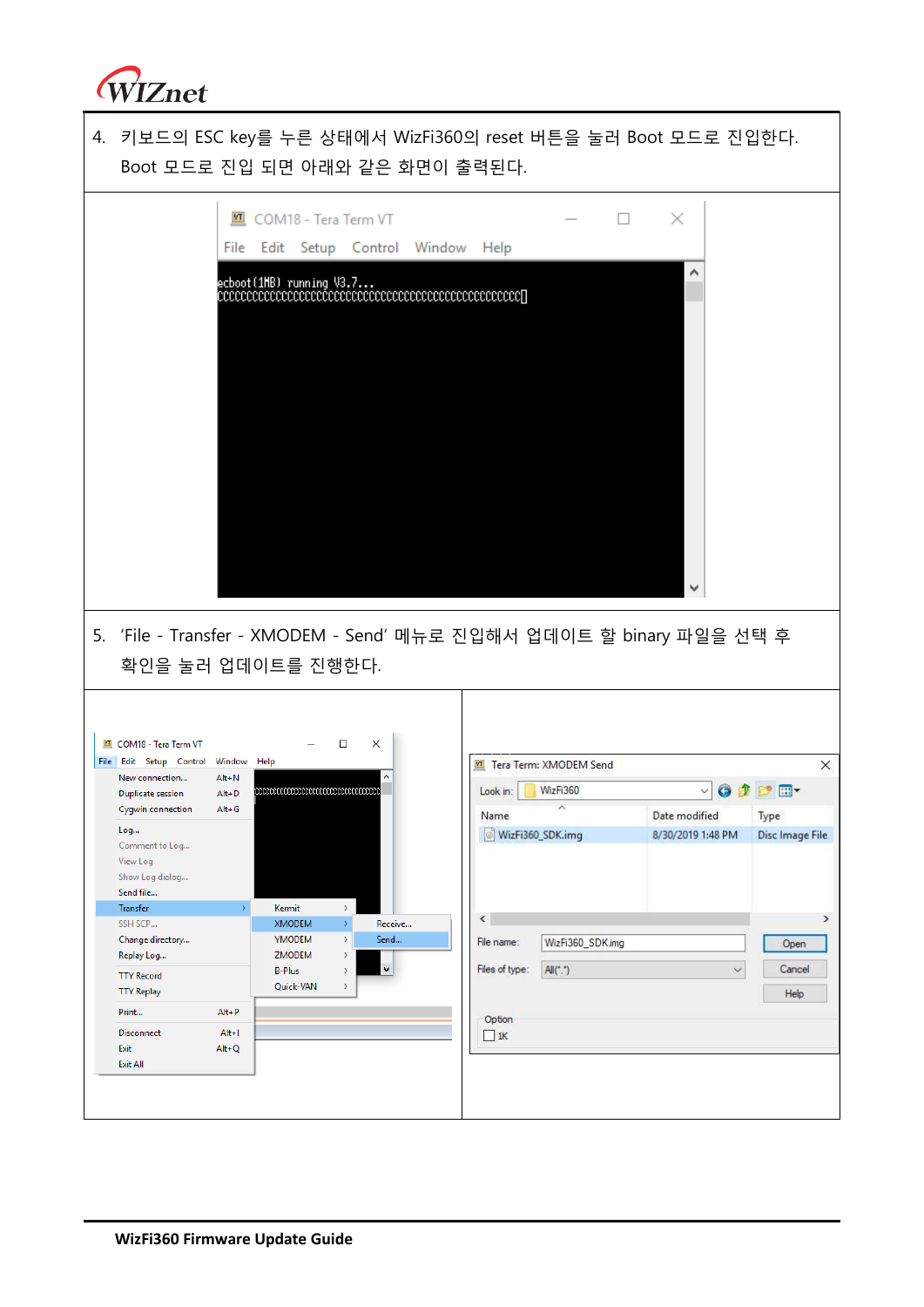

| CCCI                                                                                                  | ecboot(1MB) run <u>n</u> ing V3.7<br>Tera Term: XMODEM Send<br>×                                                                                                                   |  |  |  |  |  |  |
|-------------------------------------------------------------------------------------------------------|------------------------------------------------------------------------------------------------------------------------------------------------------------------------------------|--|--|--|--|--|--|
|                                                                                                       | WizFi360_SDK.img<br>Filename:<br>Protocol:<br><b>XMODEM (CRC)</b><br>Packet#:<br>197<br>25216<br><b>Bytes transferred:</b><br>Elapsed time:<br>$0:03$ [6.91KB/s]<br>7.6%<br>Cancel |  |  |  |  |  |  |
| 6. Firmware 업데이트가 완료되면 터미널에 'ready'가 출력된다.                                                            |                                                                                                                                                                                    |  |  |  |  |  |  |
| VT.<br>ecboot(1HB) running V3.7<br>CCCCCCCCCCCCCupdate header<br>reset chip to run user code<br>ready | COM18 - Tera Term VT<br>$\Box$<br>×<br>File Edit Setup Control Window Help<br>۸<br>CCCCCCCCCC                                                                                      |  |  |  |  |  |  |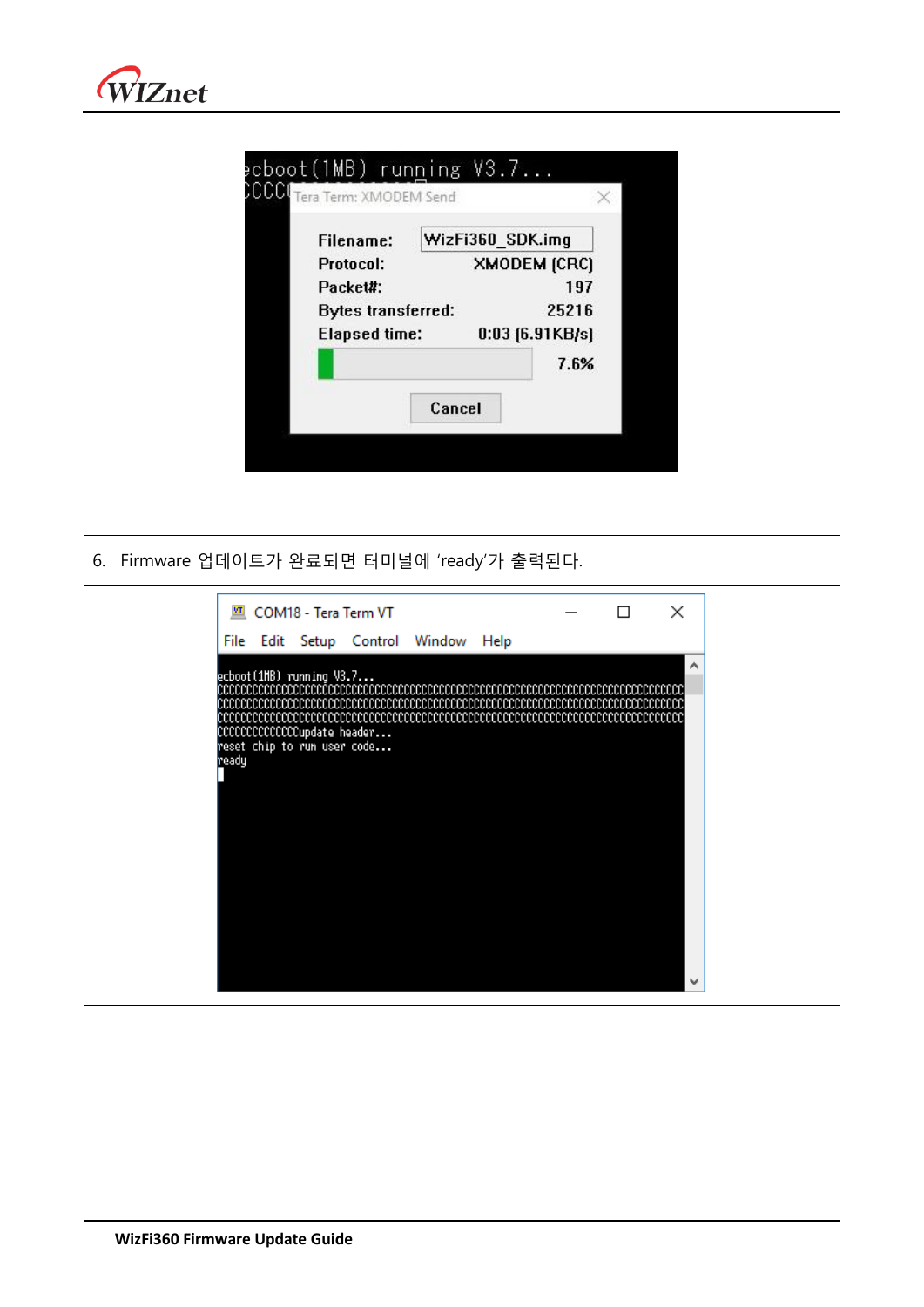

# <span id="page-7-0"></span>**1.2** Cloud **를 이용하는 방법** (Wi-Fi)

- <span id="page-7-1"></span>**1.2.1** Required hardware and software
	- **WizFi360-EVB-Shield**
	- **USB Cable or TTL to USB module**

#### <span id="page-7-2"></span>**1.2.2** How to download the firmware using the Cloud (Wi-Fi)

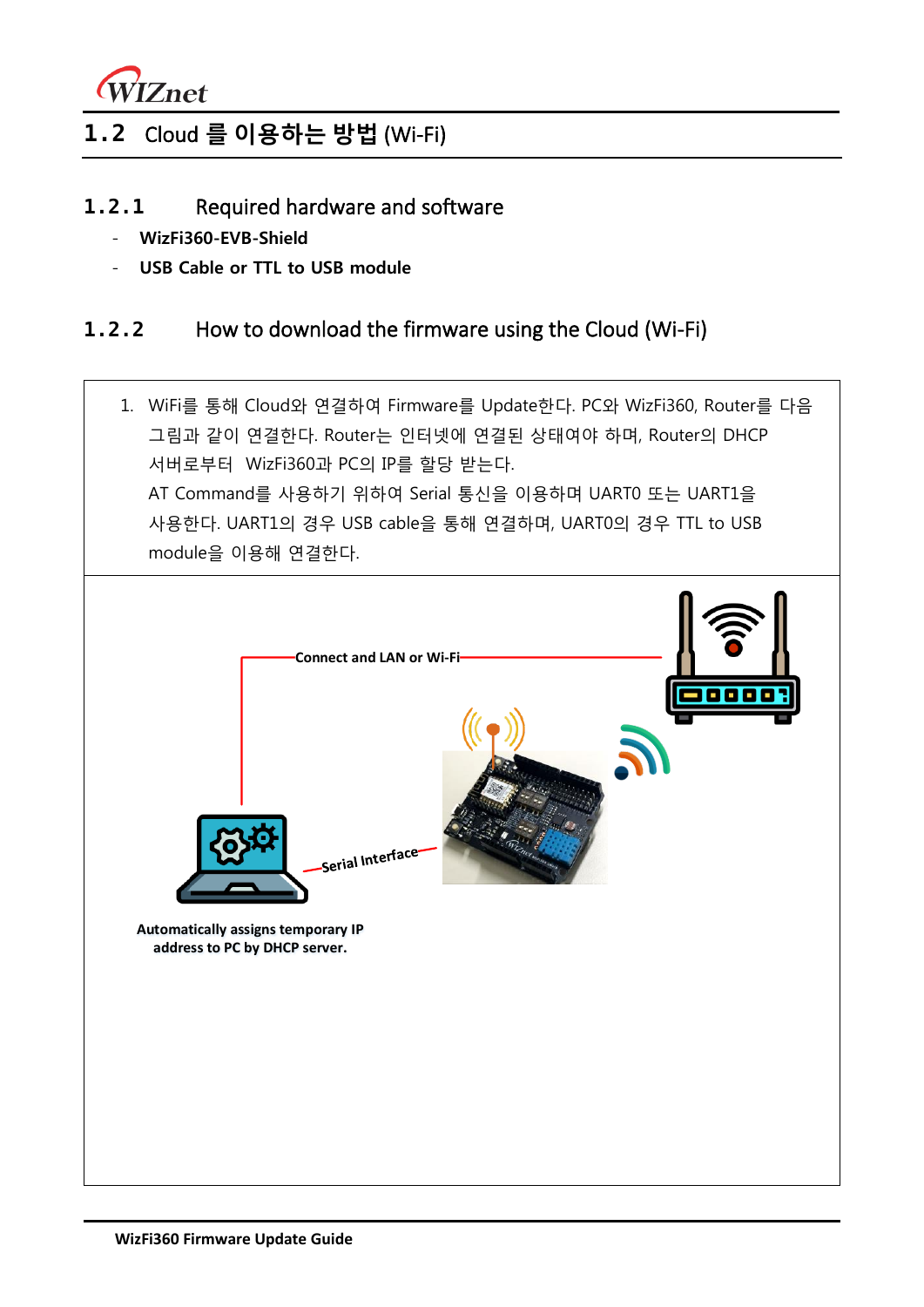

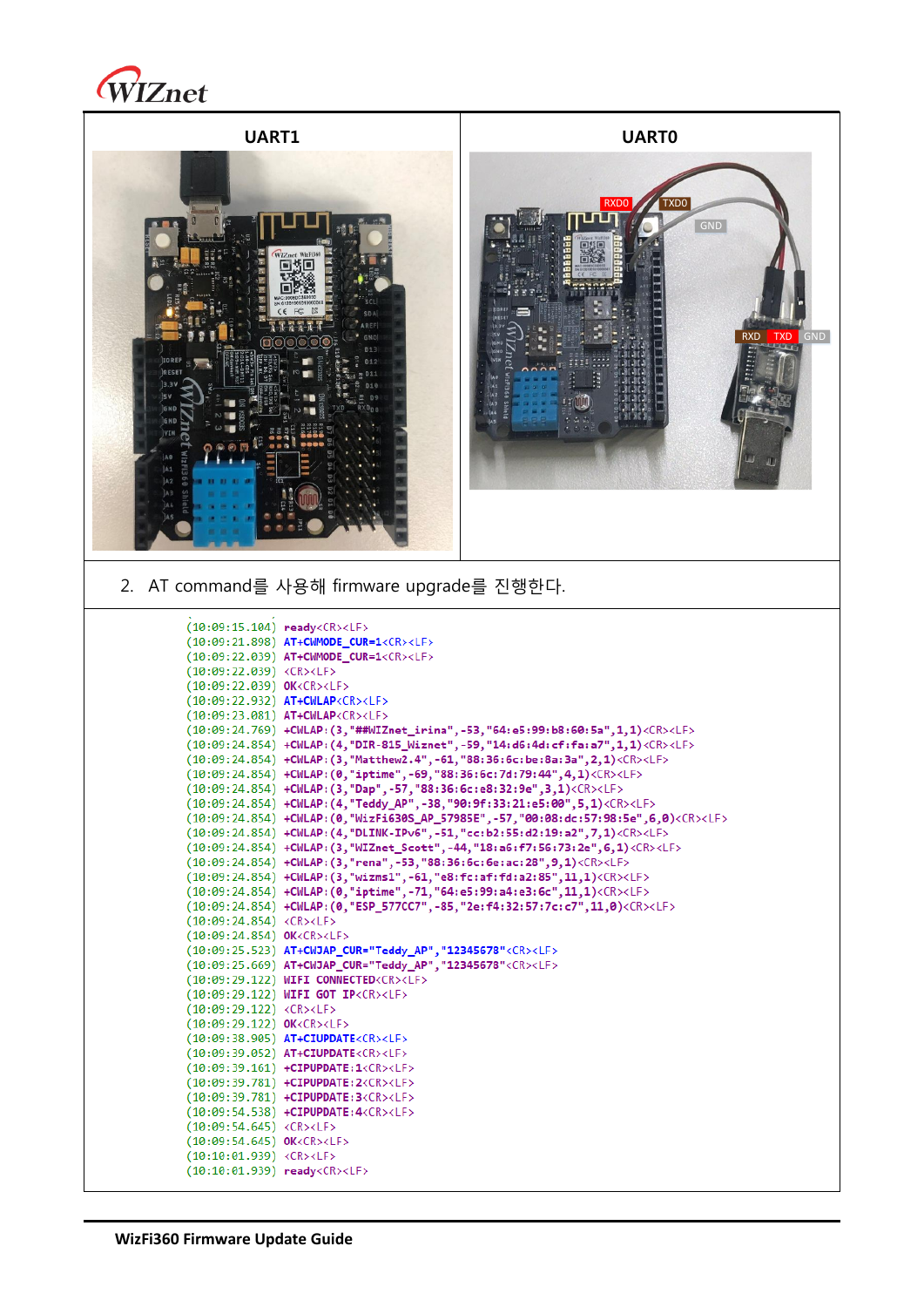

## <span id="page-9-0"></span>**1.3** Upgrade tool **을 이용하는 방법** (Serial/WiFi)

- <span id="page-9-1"></span>**1.3.1** Required hardware and software
	- **WizFi360-EVB-Shield**
	- **WizFi360 Upgrade Tool**
	- **USB Cable or TTL to USB module**
	- **WizFi360 Firmware: WizFi360\_SDK.img**

#### <span id="page-9-2"></span>**1.3.2** How to download the firmware using the Upgrade Tool(Serial)

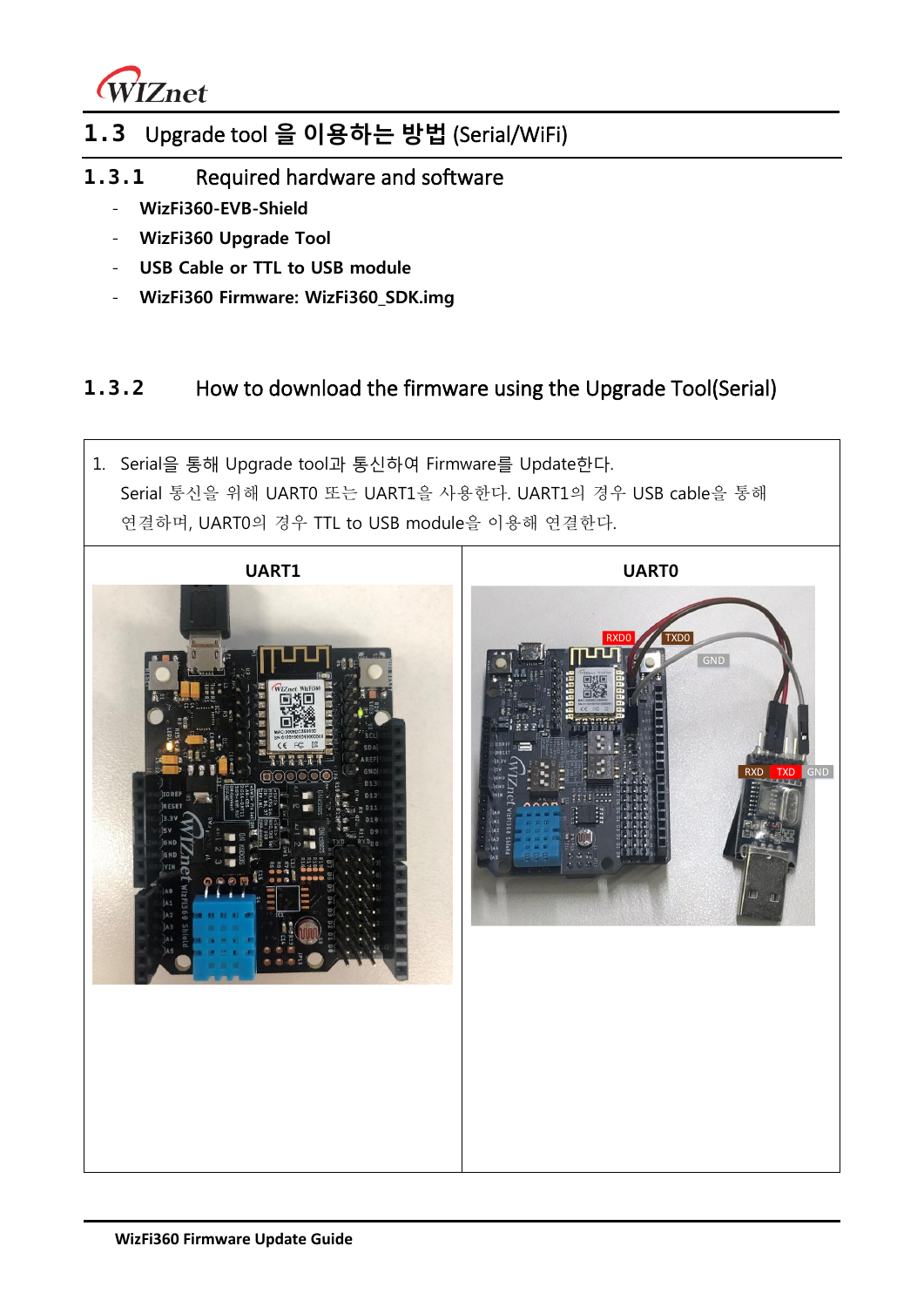

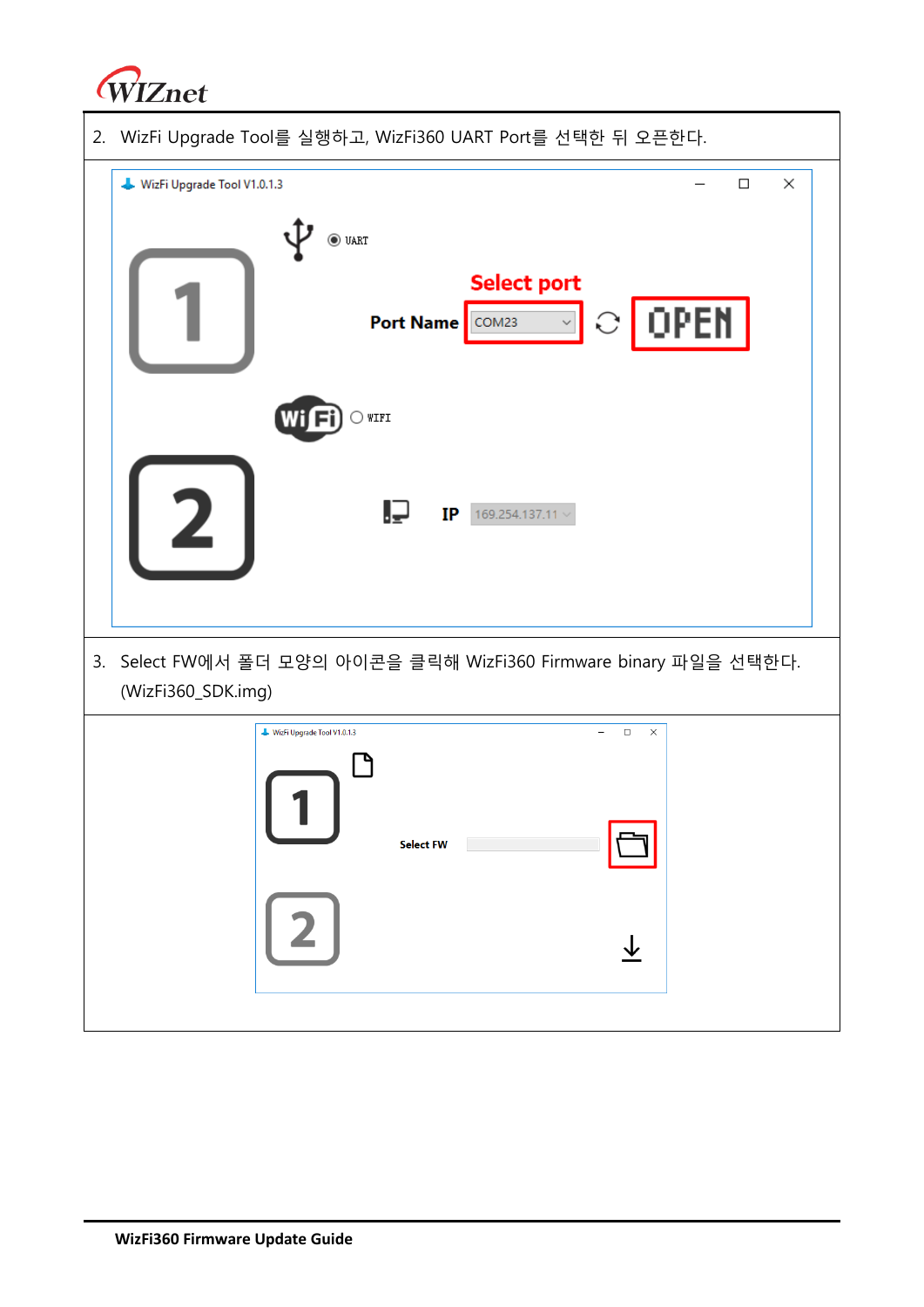

|                                                 | Open<br>X<br>« Local Disk (E:) > WizFi360<br>Search WizFi360<br>Q<br>$\vee$ 0<br>€<br>⇛<br><b>EE</b><br>Organize v<br>Ø<br>New folder<br>Name<br>Date modified<br>Type<br>Size<br><b>Quick access</b><br>WizFi360_SDK.img<br>8/30/2019 1:48 PM<br>Disc Image File<br>325<br><b>OneDrive</b><br>$\n  This PC\n$<br>Network<br>$\epsilon$<br>Image files (*.img)<br>File name: WizFi360_SDK.img<br>$\checkmark$<br>Open<br>Cancel |
|-------------------------------------------------|---------------------------------------------------------------------------------------------------------------------------------------------------------------------------------------------------------------------------------------------------------------------------------------------------------------------------------------------------------------------------------------------------------------------------------|
| 확인한다.                                           | 4. Start Upgrade 버튼(화살표 아이콘)을 클릭한 다음 'Please Press reset button message'를                                                                                                                                                                                                                                                                                                                                                       |
| WizFi Upgrade Tool V1.0.1.3<br><b>Select FW</b> | $\Box$<br>$\times$<br>E:\Teddy\Workspace\2019\06. wizfi360<br>Please press reset buttor<br><b>Start Upgrade</b>                                                                                                                                                                                                                                                                                                                 |
|                                                 |                                                                                                                                                                                                                                                                                                                                                                                                                                 |
| 5.                                              | WizFi360의 Firmware upload가 진행되며, 완료 시 upload 된 firmware size가 나타난다.<br>$\sim$<br>$\overline{\phantom{0}}$                                                                                                                                                                                                                                                                                                                       |
| WizFi Upgrade Tool V1.0.1.3<br><b>Select FW</b> | $\Box$<br>$\times$<br>WizFi Upgrade Tool V1.0.1.3<br>$\Box$<br>$\times$<br>E:\Teddy\Workspace\2019\06. wizfi360<br><b>Select FW</b><br>E:\Teddy\Workspace\2019\06. wizfi360<br><b>END</b><br><b>SEND</b><br>347028 bytes<br>347028 bytes<br>347028 bytes of 347028 bytes<br>77824 bytes of 347028 bytes<br>↓                                                                                                                    |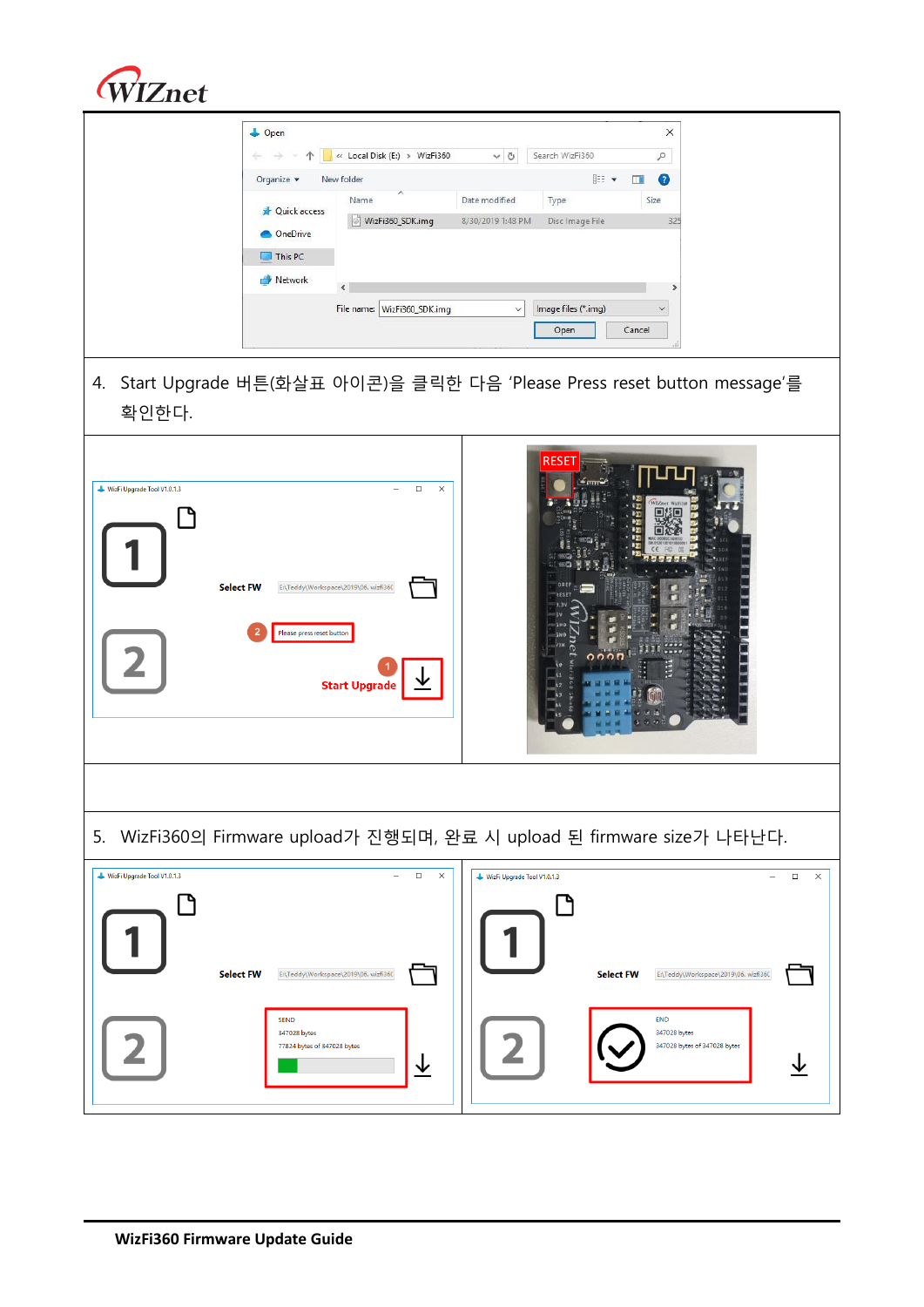

#### <span id="page-12-0"></span>**1.3.3** How to download the firmware using the Upgrade Tool(Wi-Fi)

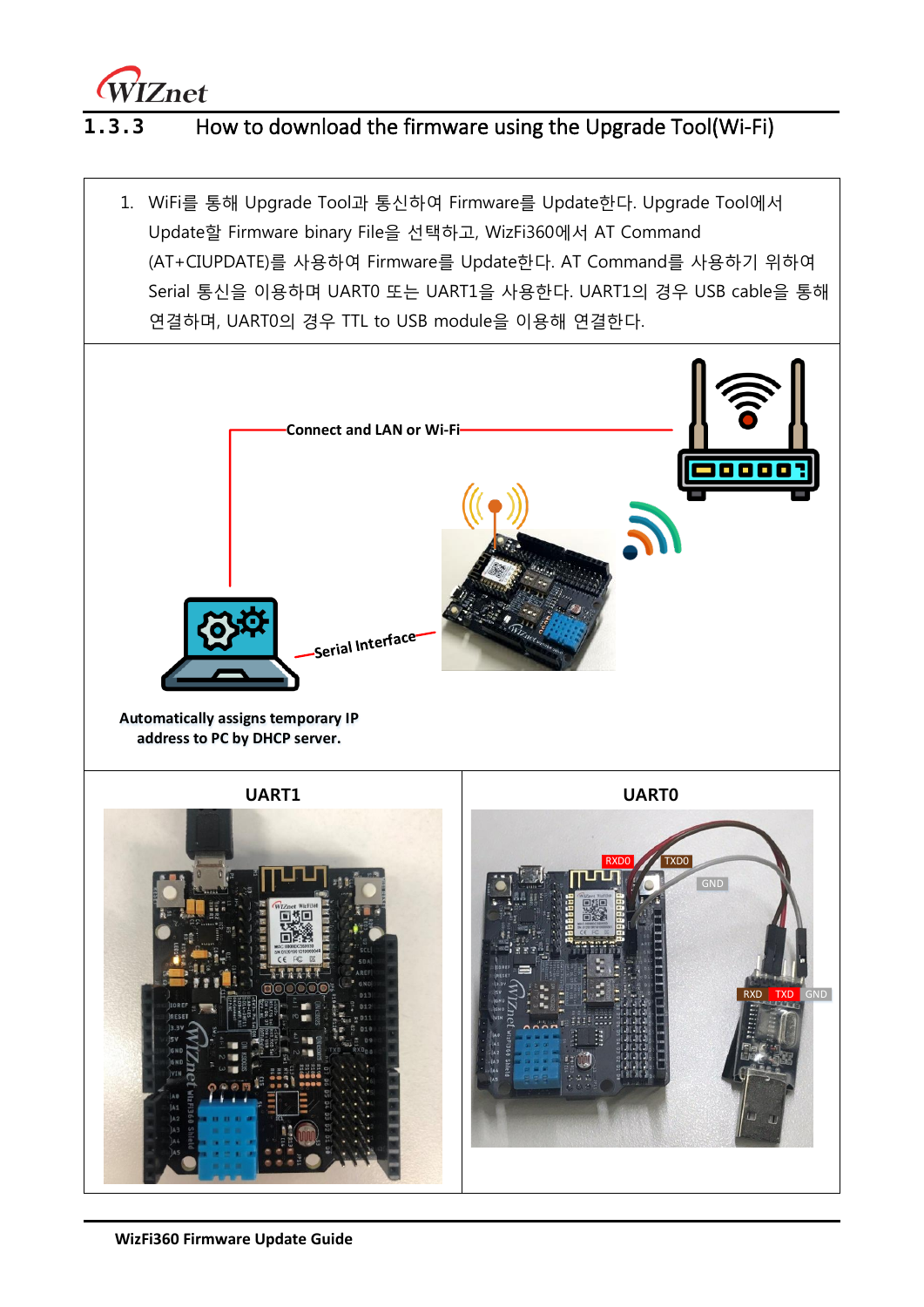

2. Upgrade Tool의 WiFi 옵션을 클릭한다.